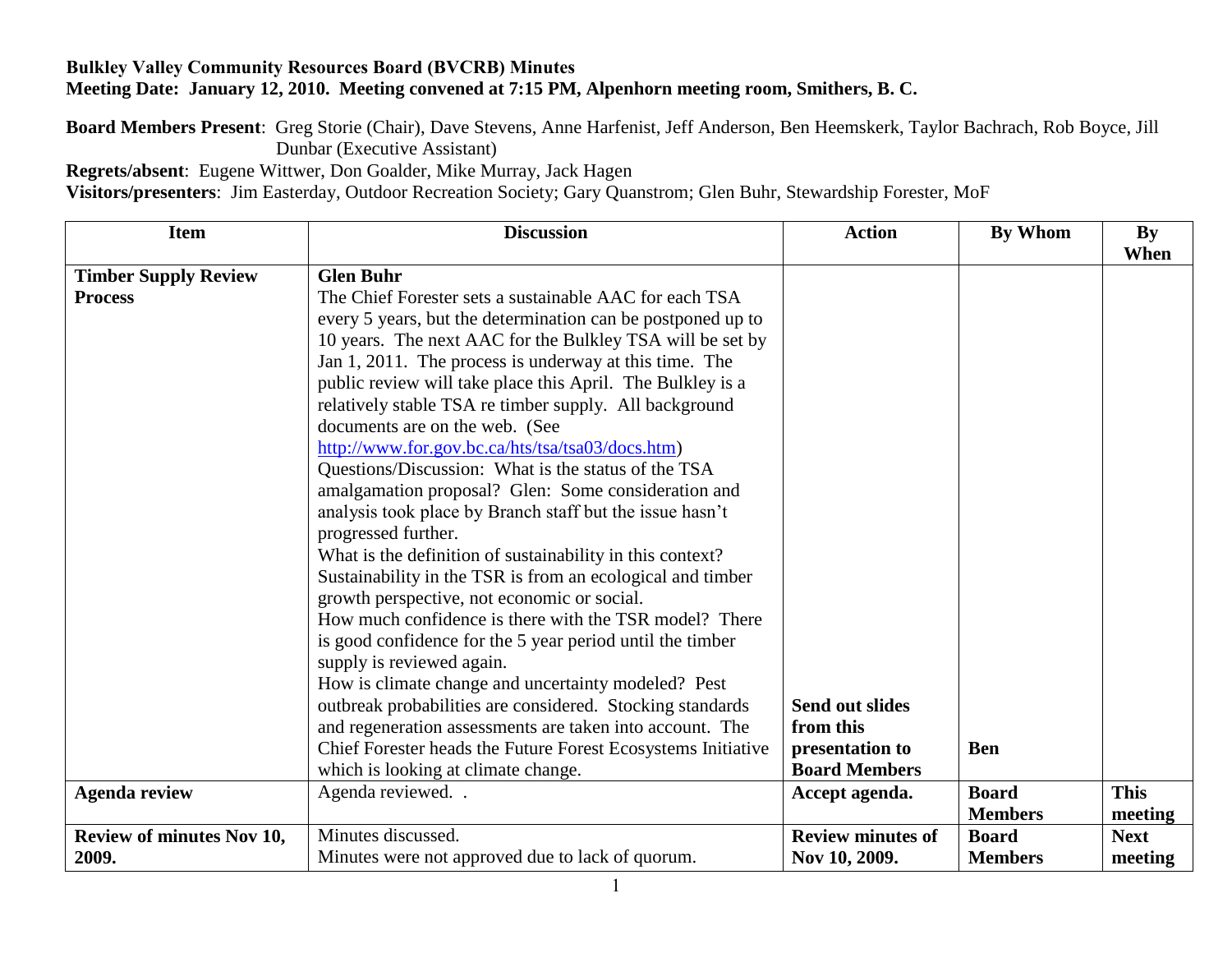| <b>Item</b>                      | <b>Discussion</b>                                                                                                                                 | <b>Action</b>                                                                                                                       | <b>By Whom</b> | <b>By</b><br>When |
|----------------------------------|---------------------------------------------------------------------------------------------------------------------------------------------------|-------------------------------------------------------------------------------------------------------------------------------------|----------------|-------------------|
| <b>Action items from the Nov</b> | 1. Update subcommittee roster.                                                                                                                    | Greg – next meeting.                                                                                                                |                |                   |
| 10, 2009 minutes                 | 2. Contact Tom Bell from MoE re: Attending a BVCRB<br>meeting.                                                                                    | Done. Dana Atagi of MoE will arrange.                                                                                               |                |                   |
|                                  | 3. Bring map copies to next meeting.                                                                                                              | Done                                                                                                                                |                |                   |
|                                  | 4. Complete list of referrals by adding a column with<br>referral outcomes.                                                                       | Done                                                                                                                                |                |                   |
|                                  | 5. Submit list of referrals to Ruth Edwards at Front<br>Counter, ask for outcomes, and invite Ruth to a meeting to<br>discuss.                    | Greg will take care of this.                                                                                                        |                |                   |
|                                  | 6. Invite BWMT reps to the BVCRB January meeting to<br>present annual monitoring results.                                                         | <b>Dave contacted Richard Overstall – February</b><br>would be the earliest. Dave will confirm for<br>February.                     |                |                   |
|                                  | 7. Ask SSA about a possible rep to sit on RAMP TOR<br>subcommittee and provide input regarding member selection<br>for the RAMP completion table. | Done. Names have been provided. Greg will<br>contact Dan Rebbetoy to see if he is still<br>interested in possible Board membership. |                |                   |
|                                  | 8. Prepare briefing note on RAMP funding for MLA Doug<br>Donaldson.                                                                               | Done. Board members to submit comments to<br>Taylor, who will revise and send in one week's<br>time.                                |                |                   |
|                                  | 9. Invite Wetzinkwa Community Forest reps to a BVCRB<br>meeting.                                                                                  | Ben will invite to a future meeting.                                                                                                |                |                   |
|                                  | 10. Prepare letter to MEMPR requesting update on mining<br>reclamation work.                                                                      | Jeff: Done, not yet sent.                                                                                                           |                |                   |
|                                  | 11. Prepare letter requesting information re: TSA<br>amalgamation.                                                                                | Not a priority issue.                                                                                                               |                |                   |
|                                  | 12. Send link to the Lands referral site to board members.                                                                                        | Done.                                                                                                                               |                |                   |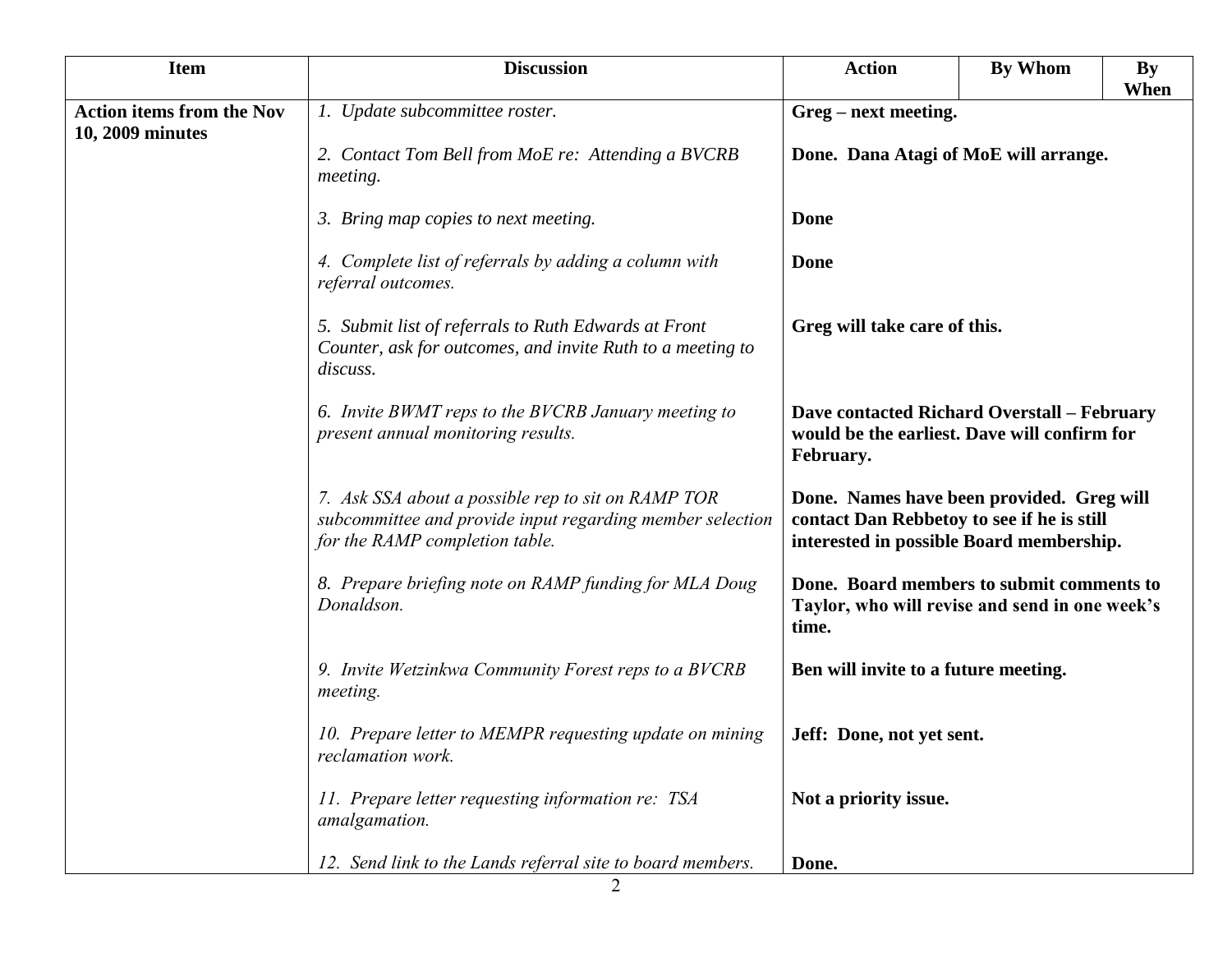| <b>Item</b>                                                     | <b>Discussion</b>                                                                                                                                                                                                                                                                                  | <b>Action</b>                                                                                                                 | <b>By Whom</b> | <b>By</b><br>When |
|-----------------------------------------------------------------|----------------------------------------------------------------------------------------------------------------------------------------------------------------------------------------------------------------------------------------------------------------------------------------------------|-------------------------------------------------------------------------------------------------------------------------------|----------------|-------------------|
|                                                                 | 13. Initiate e-mail discussion re: $C$ ybernet towers.                                                                                                                                                                                                                                             | Minister has granted a 6-month temporary<br>permit; Cybernet must reapply in Spring.<br>Public consultation will be required. |                |                   |
|                                                                 | 14. Investigate programs for updating website.                                                                                                                                                                                                                                                     | <b>Ongoing.</b> Jill and Dave.                                                                                                |                |                   |
| <b>Subcommittee</b><br><b>Reports/Issues/Corresponde</b><br>nce | 1. Recreation<br><b>RAMP completion:</b> SSA has named representatives.<br>Taylor, Ben, and Greg will meet to discuss BV Backpackers<br>questions on Thursday, Dec, 10, 2009. BVBP Director's                                                                                                      |                                                                                                                               |                |                   |
|                                                                 | meeting is on Dec. 12.                                                                                                                                                                                                                                                                             |                                                                                                                               |                |                   |
|                                                                 | <b>RAMP Funding:</b> Anne: UNBC may still be able to<br>provide some support services.                                                                                                                                                                                                             |                                                                                                                               |                |                   |
|                                                                 | 2. Mining and Energy Development<br>Rob: Attended Blue Pearl PLC meeting, late October;<br>topics were water sampling and gate violation.                                                                                                                                                          |                                                                                                                               |                |                   |
|                                                                 | 3. Forestry, Range and Agriculture<br>TSA Amalgamation: (Proposal to amalgamate the Lakes,<br>Bulkley, and Morice Timber Supply Areas (TSA):<br>Discussed with Glen Buhr earlier in the meeting.                                                                                                   |                                                                                                                               |                |                   |
|                                                                 | <b>Communication with Wetzinkwa community forest</b><br>regarding meeting attendance: Discussed earlier in the<br>meeting.                                                                                                                                                                         |                                                                                                                               |                |                   |
|                                                                 | 4. LWBC Referrals and Land Tenures<br>List of past referrals: Discussed earlier in the meeting.                                                                                                                                                                                                    |                                                                                                                               |                |                   |
|                                                                 | Call Lake rezoning proposal: Discussion: Board is<br>concerned with impacts to the Core zone adjacent to this<br>area. Terms of reference must be checked to determine if<br>this is BVCRB jurisdiction. Ben noted that LRMP layers<br>are now on the public version of IMap. Referrals will be on | Prepare response<br>letter                                                                                                    | <b>Jeff</b>    |                   |